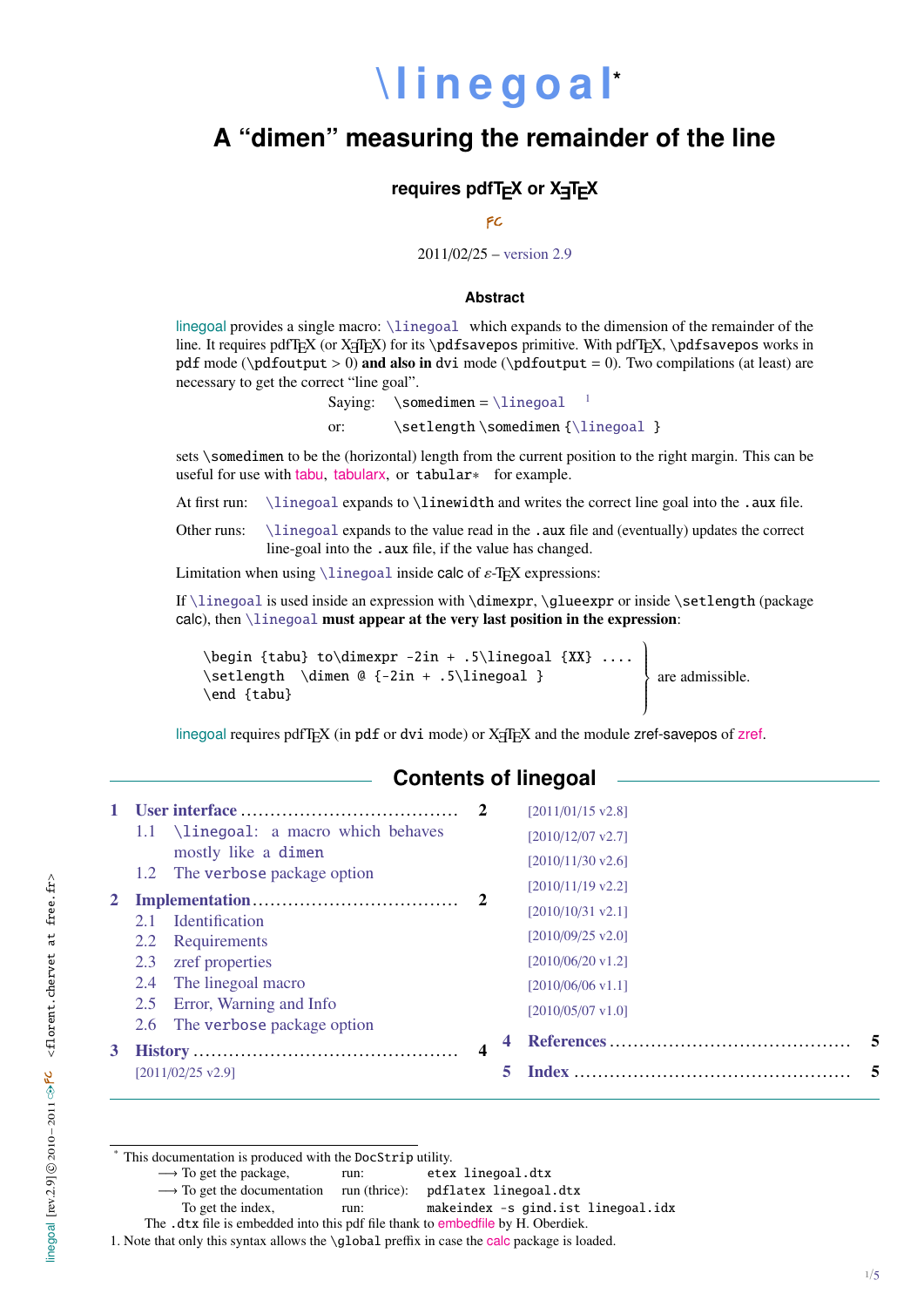## <span id="page-1-1"></span>**1 User interface**

#### <span id="page-1-2"></span>**1.1** [\linegoal](#page-1-0)**: a macro which behaves mostly like a** dimen

#### <span id="page-1-7"></span><span id="page-1-0"></span>[\linegoal](#page-1-0)

The first aim of [\linegoal](#page-1-0) is to give a facility to get the length of the remainder of the line. This is possible with pdfT<sub>EX</sub> and its \pdfsavepos primitive (which is supplied by  $X \nI F X$  as well). For convenience, linegoal loads and uses the zref-savepos package from H. Oberdiek.

 $\partial$  \pdfsavepos is supplied by pdfTEX (and X $\partial$ TEX) in both pdf and dvi modes. If the document is not compiled with pdfT<sub>E</sub>X or X<sub>7</sub>T<sub>E</sub>X then [\linegoal](#page-1-0) will expand to \linewidth in any case.

t1xr at 10.95ptXनFEX XनTEX

```
This is a tabularx that fills the remainder of the line:
    \begin{tabularx}\linegoal{|l|X|}\hline
       Something & Something else \\
       Something & Something else \\\hline
    \end{tabularx}
```
Typical application is for tabulars of variable width like [tabularx](http://www.tex.ac.uk/tex-archive/help/Catalogue/entries/tabularx.html) or [tabu](http://www.tex.ac.uk/tex-archive/help/Catalogue/entries/tabu.html). Package  $\tau_{\kappa b}$   $\subset$  has a linegoal option to use [\linegoal](#page-1-0) as the default target for the whole tabular.

This is a tabularx that fills the remainder of the line:  $\begin{array}{|l|c|c|c|}\hline \text{Something} & \text{Something} & \text{Something} \\ \hline \text{Something} & \text{Something} & \text{Something} \end{array}$ 

Something else

Listing 1: This is a tabu that fills the half of the remainder of the line

```
\tabulinestyle{red}
$\begin{tabu} to .5\linegoal {|X[$c]|X[2$c]|} \tabucline -
\alpha & \beta \\ \tabucline [on2pt red]-
\gamma & \delta \\ \tabucline -
\end{tabu}$
```
This is a tabu that fills the half of the remainder of the line:  $\frac{\alpha}{\gamma}$   $\frac{\alpha}{\delta}$ 



Please, refer to [tabu](http://www.tex.ac.uk/tex-archive/help/Catalogue/entries/tabu.html) documentation for more information on the preamble and the command \tabucline used here as an example.

#### <span id="page-1-3"></span>**1.2 The** verbose **package option**

You can load linegoal with the [verbose] option to get the line-goals as information in the . log file.

## <span id="page-1-4"></span>**2 Implementation**

#### <span id="page-1-5"></span>**2.1 Identification**

• The package namespace is \LNGL@

```
1 \langle*package\rangle2 \NeedsTeXFormat{LaTeX2e}% LaTeX 2.09 can't be used (nor non-LaTeX)
3 [2005/12/01]% LaTeX must be 2005/12/01 or younger
4 \ProvidesPackage{linegoal}
5 [2011/02/25 v2.9 - Measuring the remaining width of the line]
```
#### <span id="page-1-6"></span>**2.2 Requirements**

The package requires zref and its module zref-savepos.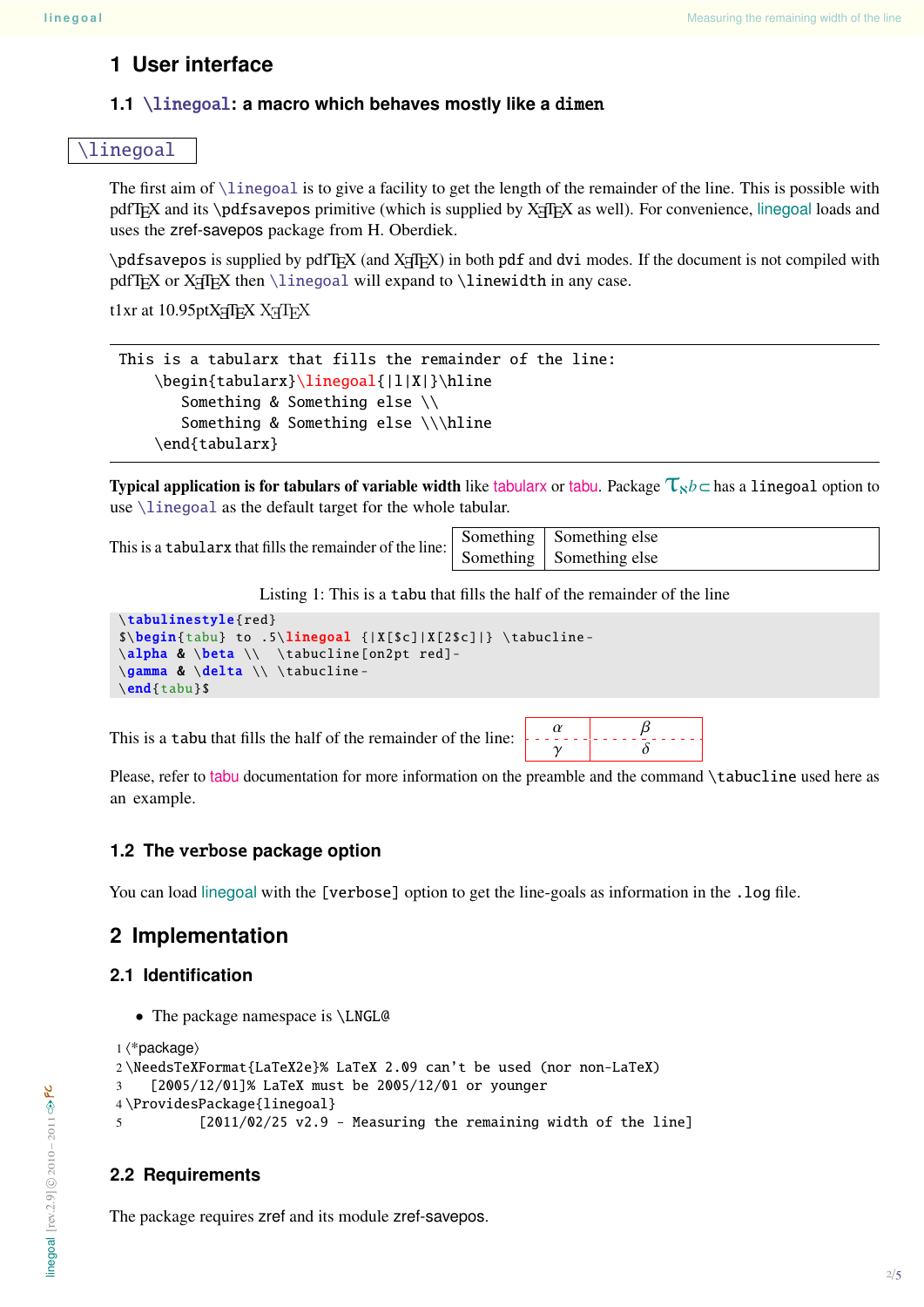<span id="page-2-38"></span>\ifdefined\pdfsavepos\else % works also in dvi mode

- <span id="page-2-37"></span>7 \PackageWarning{linegoal}
- <span id="page-2-39"></span>{This package requires pdfTeX for its \string\pdfsavepos\space primitive\MessageBreak
- <span id="page-2-14"></span>pdfTeX has not been detected and \string\linegoal\space will expand\MessageBreak

```
10 to \string\linewidth\space in any case}
```
- <span id="page-2-15"></span>\gdef\linegoal{\linewidth}%
- \expandafter\endinput

```
13 \setminus fi
```

```
14 \RequirePackage{etex,zref,zref-savepos}
```
#### <span id="page-2-0"></span>**2.3 zref properties**

<span id="page-2-9"></span>\zref@newprop\*{linegoal}[\linewidth]{\dimexpr

- <span id="page-2-19"></span>\linewidth -\the\pdflastxpos sp
- <span id="page-2-6"></span>+\ifodd\zref@extractdefault{linegoal/posx.\the\LNGL@unique}{page}\c@page
- <span id="page-2-36"></span>18 \oddsidemargin

```
19 \else\evensidemargin
```

```
20 \setminus fi
```
<span id="page-2-11"></span> $21 +1$ in+ $\hbar$ offset

```
22 \relax
```
}% linegoal zref-property

#### <span id="page-2-1"></span>**2.4 The linegoal macro**

<span id="page-2-16"></span>\linegoal [\linegoal](#page-1-0) first expands to the current value (\linewidth or the line goal stored in the .aux file as a zref property).

Thereafter, \LNGL@setlinegoal is expanded in order to set the new value of the zref property, to be used for the next compilation. The case is slightly different when using the calc package, for \setlength is modified by the calc package.

```
24 \newcommand*\linegoal{%
25 \zref@extract{linegoal.\the\LNGL@unique}{linegoal}\LNGL@setlinegoal
26 }% \linegoal
27 \globcount \LNGL@unique
28 \globdimen \LNGL@tempdim
29 \def\LNGL@setlinegoal {\relax \LNGL@set@linegoal}
30 \protected\def\LNGL@set@linegoal{\csname LNGL@set\ifdefined\calc@next!\fi\endcsname}
31 \expandafter\def\csname LNGL@set!\endcsname!{!\LNGL@set}
32 \protected\def\LNGL@set{%
33 \@bsphack
34 \if@filesw
35 \pdfsavepos
36 \zref@refused{linegoal.\the\LNGL@unique}%
37 \LNGL@tempdim\zref@extractdefault{linegoal.\the\LNGL@unique}{linegoal}\maxdimen
38 \zref@labelbyprops{linegoal/posx.\the\LNGL@unique}{page,posx}%
39 \zref@labelbyprops{linegoal.\the\LNGL@unique}{linegoal}%
40 \ifdim\zref@extract{linegoal.\the\LNGL@unique}{linegoal}=\LNGL@tempdim
41 \LNGL@info
42 \else \expandafter\LNGL@warn%
43 \number\zref@extractdefault{linegoal/posx.\the\LNGL@unique}{page}\c@page\relax
44 \overline{\phantom{a}} \quad \text{If}45 \global\advance\LNGL@unique\@ne
46 \else\LNGL@noauxerr
47 \setminusfi
48 \@esphack
49 }% \LNGL@set
```
#### <span id="page-2-35"></span><span id="page-2-34"></span><span id="page-2-33"></span><span id="page-2-32"></span><span id="page-2-25"></span><span id="page-2-21"></span><span id="page-2-20"></span><span id="page-2-13"></span><span id="page-2-7"></span><span id="page-2-5"></span><span id="page-2-2"></span>**2.5 Error, Warning and Info**

```
50 \def\LNGL@noauxerr{\PackageError{linegoal}
```
- <span id="page-2-17"></span>{\string\linegoal\space does not work if output file are disabled
- <span id="page-2-4"></span>\MessageBreak please check the value of \string\if@filesw!}\@ehd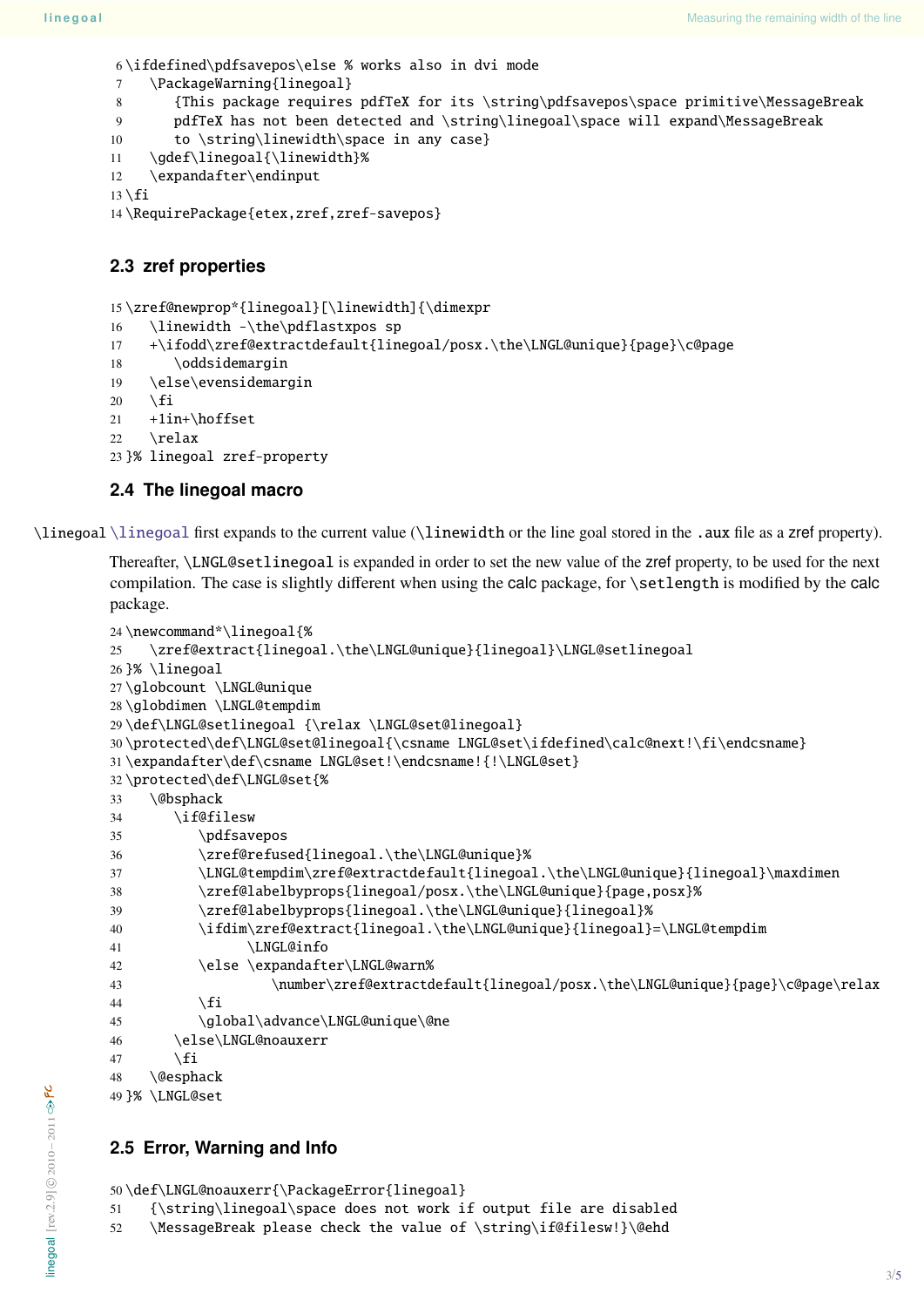```
53 }% \LNGL@noauxerr
54 \def\LNGL@warn#1\relax{\PackageWarning{linegoal}
55 {\string\linegoal\space value on page #1 has changed
56 \MessageBreak since last run. Please rerun to get
57 \MessageBreak the correct value}%
58 }% \LNGL@warn
59 \def\LNGL@@info{\message{Package linegoal Info:
60 \string\linegoal=\the\LNGL@tempdim\on@line, page \the\c@page}}
61 \let\LNGL@info\@empty
```
#### <span id="page-3-9"></span><span id="page-3-6"></span><span id="page-3-5"></span><span id="page-3-2"></span><span id="page-3-1"></span>**2.6 The** verbose **package option**

<span id="page-3-11"></span>\verbose (package option)

```
62 \DeclareOption{verbose}{\let\LNGL@info \LNGL@@info}
63 \ProcessOptions
```
 $64$   $\langle$  /package $\rangle$ 

## <span id="page-3-0"></span>**3 History**

#### [2011/02/25 v2.9]

• Modification of \LNGL@setlinegoal in order to be able to use [\linegoal](#page-1-0) inside the argument of tabulars (or \multicolumn) p (or m or b) columns when the calc package is loaded.

```
array.sty unfortunately expands the argument of p, m of b columns during the rewritting process...
```

```
\edef \x {\linegoal }
\setlength \somedimen {\x }
                             now works...
```
#### [2011/01/15 v2.8]

• Banner modification.

#### [2010/12/07 v2.7]

• Updated documentation. Compatibility with tabu package (version 1.5 - 2010/12/07).

#### [2010/11/30 v2.6]

• Added the verbose package option.

#### [2010/11/19 v2.2]

• Fix a bug when using a syntax like  $.5\backslash1$  inegoal. Hence a better fitting with tabu package (version  $1.4 - 2010/11/20$ ).

#### [2010/10/31 v2.1]

• linegoal works also without pdfT<sub>E</sub>X, but  $\line \left( \frac{\text{log}(a)}{\text{log}(a)} \right)$  is replaced by  $\line \left( \frac{\text{log}(a)}{\text{log}(a)} \right)$ A warning is displayed.

#### [2010/09/25 v2.0]

• New approach: \setlength is not used anymore. [\linegoal](#page-1-0) behaves more like a real dimen. code like: \hspace ∗[\linegoal](#page-1-0) is now possible.

#### [2010/06/20 v1.2]

• Modification in warning message...

#### [2010/06/06 v1.1]

• The first release required some small corrections !

#### [2010/05/07 v1.0]

• First version.